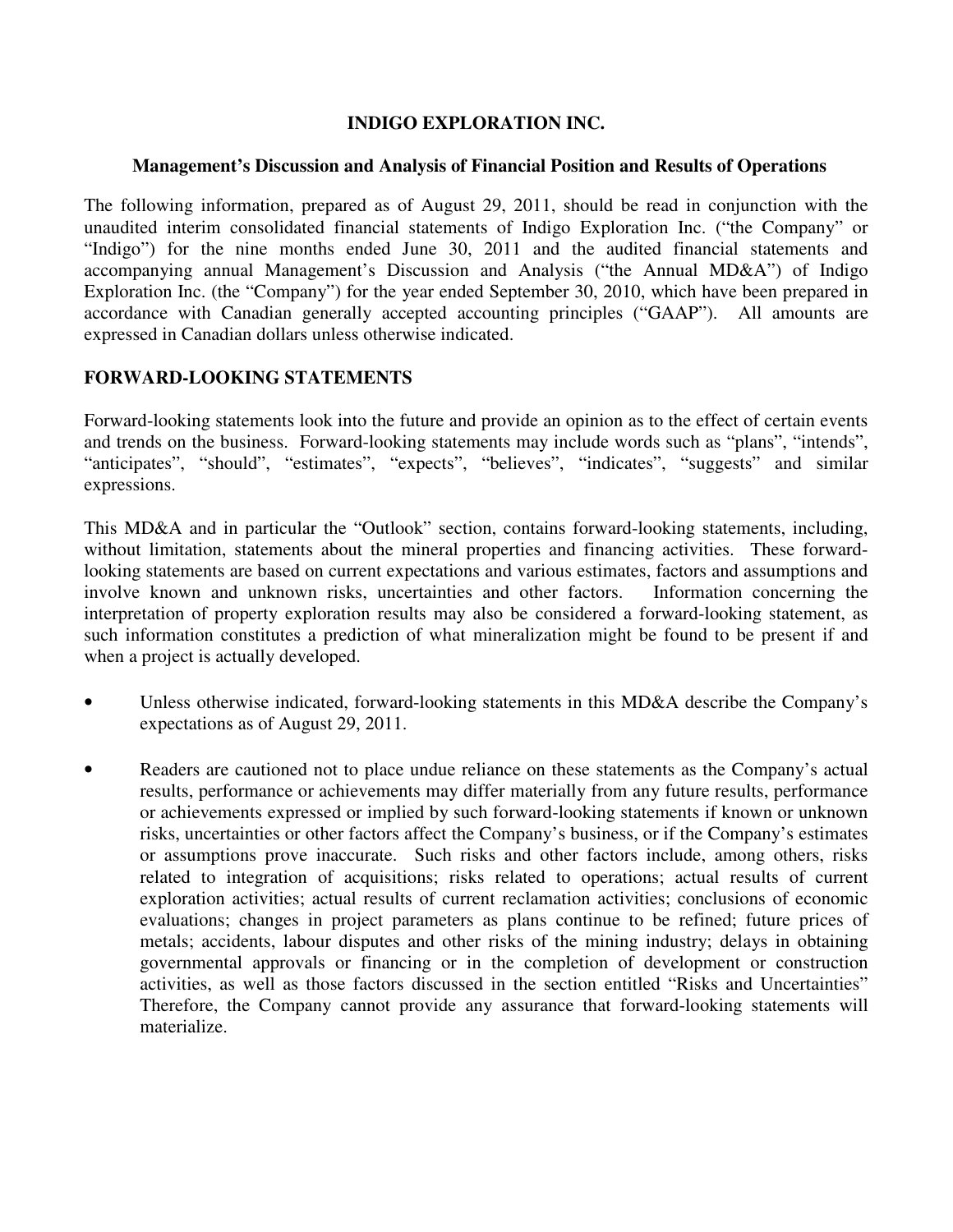• The Company assumes no obligation to update or revise any forward-looking statement, whether as a result of new information, future events or any other reason, except as required by law.

For a description of material factors that could cause the Company's actual results to differ materially from the forward-looking statements in this MD&A, please see "Risks and Uncertainties".

### **GENERAL OVERVIEW**

The Company was incorporated on February 29, 2008 under the Business Corporations Act of British Columbia. The Company became a reporting issuer on November 20, 2009, closed its Initial Public Offering ("IPO") on December 29, 2009 and commenced trading on the TSX Venture Exchange ("TSXV") on December 31, 2009, under the trading symbol "IXI."

The Company is a junior natural resource company engaged in the acquisition, exploration and development of natural resource properties. The Company is yet to receive any revenue from its mineral exploration operations. Accordingly the Company has no operating income or cash flows. Its continued existence has relied almost exclusively upon equity financing activities, which is not expected to significantly change in the immediate future.

The Company's focus is in gold exploration in the Republic of Burkina Faso, West Africa. In May 2010, the Company entered into an option agreement to acquire a 100% interest, subject to a 1.5% net smelter return ("NSR") royalty, in the Moule Gold permit, in western Burkina Faso. In June 2010, the Company completed the acquisition of Sanu Resources Burkina Faso S.A.R.L. ("Sanu Burkina"), as a means of acquiring Sanu Burkina's four gold mineral exploration permits in Burkina Faso.

On January 28, 2011, the Company reported results of a systematic surface grab sampling program. Drill results from a 44 hole reverse circulation program on the Moule permit were reported on March 8, March 29, and April 11, 2011. On March 14, 2011 the Company reported that it had completed airborne radiometric and magnetic surveys at its Kodyel, Loto, and Moule permits. On May 11, 2011 the Company reported that a new artisanal site is rapidly developing on the Lati gold permit. On June 21, 2011 the Company provided an update on the ongoing exploration on the Moule and Lati permits. Subsequent to the period ending June 30, 2011, the Company commenced follow-up diamond drilling at the Moule permit. Results of the diamond drill program are pending as at the date of this report (See Mineral Properties).

On January 24, 2011, the Company closed a non-brokered private placement of 7,663,666 units at \$0.30 per unit for gross proceeds of \$2,299,100. Securities issued pursuant to the private placement were subject to a four month hold period until May 25, 2011. Proceeds of the private placement are being used to fund exploration on the Company's Burkina Faso properties and for general working capital.

On May 3, 2011 the Company reported that it had listed its shares on the Frankfurt Exchange under the symbol "INE" and retained AXINO AG ("AXINO") to provide investor relations services in Germany and other European countries, subject to regulatory approval. AXINO will be paid 37,000 Euros for an initial term of 12 months, payable in quarterly instalments.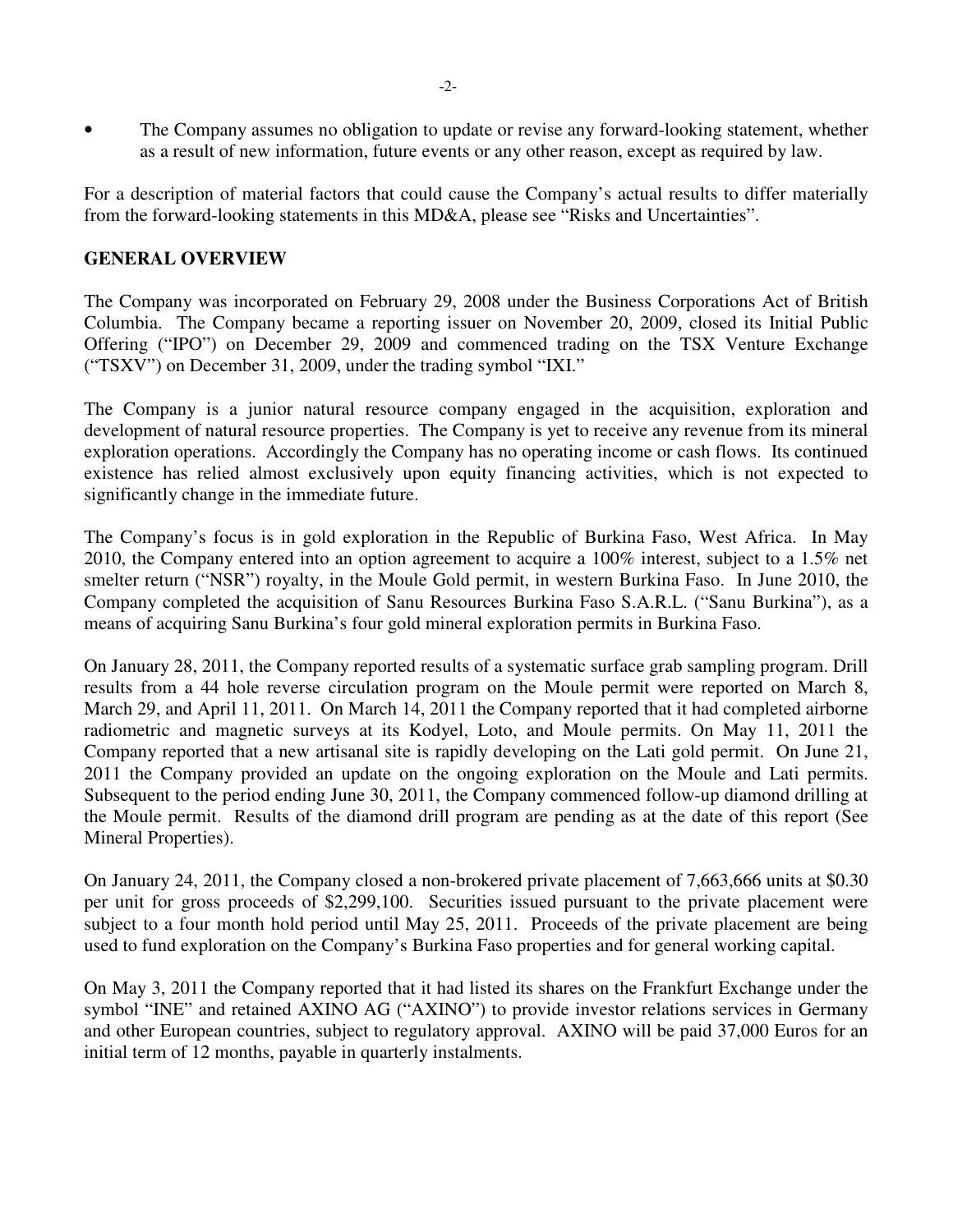#### **MINERAL PROPERTIES**

R. Timothy Henneberry, P.Geo, President & CEO of Indigo, is the Qualified Person as defined in National Instrument 43-101 responsible for the review of technical information disseminated to the public by the Company, including any technical information in this MD&A.

#### **Burkina Faso**

During 2010, the Company completed two transactions with respect to mineral prospects located in the Republic of Burkina Faso, West Africa. These transactions have resulted in the Company's acquisition of a package of five gold properties comprising four gold projects. West Africa is underlain by the Birimian Greenstone Belt, one of the most prolific gold producing areas in the world. A number of the world's major gold companies are active in West Africa, several with producing mines, including: IAMGOLD Corporation, AngloGold Ashanti Limited, Randgold Resources Limited, Gold Fields Limited and Newmont Mining Corporation. Burkina Faso is considered to be relatively stable, both politically and economically, and relies primarily on farming and mining as it main sources of revenue.

Pursuant to the Mining Code of Burkina Faso, an exploration permit holder is required to incur 270,000 West African CFA Francs (\$576) of exploration expenditures per square kilometre per year in order to maintain its permits in good standing. If such expenditures are not incurred, the Government of Burkina Faso may, at its discretion, cancel the permits after giving the permit holder sixty days notice to remedy any deficiency. At June 30, 2011, the Company has not incurred sufficient exploration expenditures on its Burkina Faso permits to comply with the Mining Code of Burkina Faso. However, the Government of Burkina Faso has renewed the permits and has not issued the Company any notice of non-compliance. As such, the Company believes its Burkina Faso permits are in good standing. The Government of Burkina Faso has temporarily suspended the Kodyel Gold Permit and its required exploration expenditures pending resolution of the dispute between Burkina Faso and Niger as to the exact location of the border between the two countries in the area proximate to the Kodyel property.

### *Moule Option*

On May 5, 2010, the Company entered into an option agreement to acquire a 100% interest, subject to a 1.5% net smelter return ("NSR") royalty, in the Moule Gold Permit, in western Burkina Faso, in consideration for cash payments totalling US\$410,000 over a three year period. The Company has the right to purchase the entire 1.5% NSR royalty for US\$1,800,000. The Company made the initial cash payment of US\$50,000 upon signing of the agreement and the second cash payment of US\$60,000 on the first anniversary of the agreement.

The Moule Gold Permit covers 249 square kilometres of prospective Birimian greenstone geology. Exploration prior to acquisition by Indigo consisted of property wide mapping, soil geochemistry, quartz veining and quartz float sampling and ground geophysics. These surveys located a number of gold targets, including: Zelingpe 1, Zelingpe 2, Vein 2 and Vein 3.

Indigo completed detailed soil geochemistry grids and grid quartz float sampling to firm up drill targets for its initial drill program. The Company completed initial RC drill programs on Zelingpe 1, Zelingpe 2 and Vein 3; and followed up with a recent diamond drill program at Vein 2 and Vein 3. These are the first drill programs ever completed at Moule.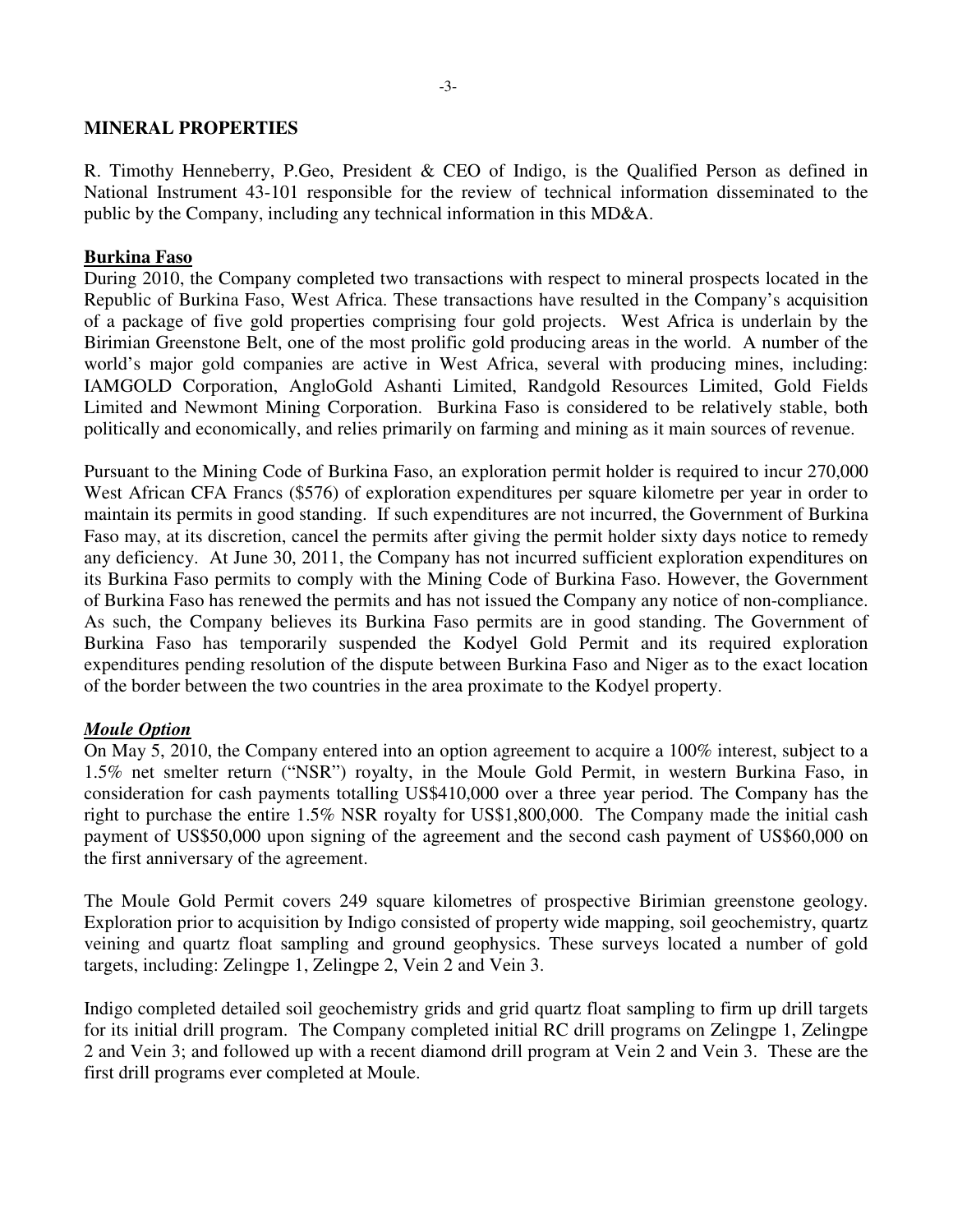The initial RC program met with good success on Vein 3 and Zelingpe 1. The results from the Vein 2 and Vein 3 diamond drill program are pending at the date of this report.

The 1.0 kilometre long by 120 metre wide Zelingpe 1 anomaly is covered by a resistant laterite plateau. The IP Survey penetrated the hardcap plateau and identified a strong coincident IP chargeability high and resistivity low, a geophysical signature suggestive of disseminated sulfide and quartz veins. The edges of the laterite plateau have eroded near the fringes of the anomaly, casting anomalous gold values into soils to the east, west and south. An area of eluvial workings and artisanal pits is located immediately west and on the southwest fringe of the Zelingpe 1 anomaly. There are also soil values to the east and south of the plateau edge with anomalous values to 1,865 ppb Au.

Three drill transects were completed at Zelingpe 1 spaced 200 metres apart. Each transect consisted of three holes. A new mineralized gold system was identified at Zelingpe 1, traceable for 500 metres and open in both directions. Drill intercept highlights include: 1.12 gpt Au over 28 metres; 0.47 gpt Au over 11 metres; 0.24 gpt Au over 30 metres; 0.24 gpt Au over 32 metres; 0.20 gpt Au over 35 metres and 4.53 gpt Au over 5 metres.

The Vein 3 target lies approximately 4.7 kilometres to the west of Zelingpe 1. It is a shear-hosted vein zone that has now been traced in excess of 2000 metres by detailed soil geochemistry grid and ground IP. Five hundred artisanal miners are currently working a 400 metre long portion of this vein. Grab sampling from the tailings of the artisanal activity has returned a high of 16.5 gpt Au, with 21 of the 42 samples taking returning values in excess of 1 gpt Au.

Three drill transects were completed at Vein 3, spaced 120 metres apart. Transects consisted of 2 holes scissoring the vein. Gold mineralization was intersected in four of the 6 holes, including both holes on section 10 and on section 11. Vein 3 is traceable by this drilling for over 200 metres and is open in both directions. The drill sections and plan suggest the two holes on section 12 were collared too far east, missing the target. Highlights from Vein 3 drilling include: 29.67 gpt Au over 7 metres and 10.86 gpt Au over 3 metres. The widths and grades reported are drill intercept widths and may not represent the true width of mineralization.

Eleven diamond drill holes totaling 1641 metres followed up on the initial RC holes, testing the zone along strike and to a depth of 200 metres. A few of the holes also tested IP and soil geochemistry anomalies. Results are pending. Further RC drilling on Vein 2 will commence at the conclusion of the rainy season.

Three diamond drill holes totaling 432.7 metres tested Vein 2 soil geochemistry and IP anomalies over an initial 200 metre strike length. Results are pending. Further RC drilling on Vein 2 will commence at the conclusion of the rainy season.

Drill plans and sections from the initial RC program can be found on the current exploration page on the Company's website at www.indigoexploration.com.

The Company has received the reinterpreted airborne geophysics from Moule. The radiometric airborne survey completed over the Moule/Loto project has identified a major new anomaly that is 9 kilometres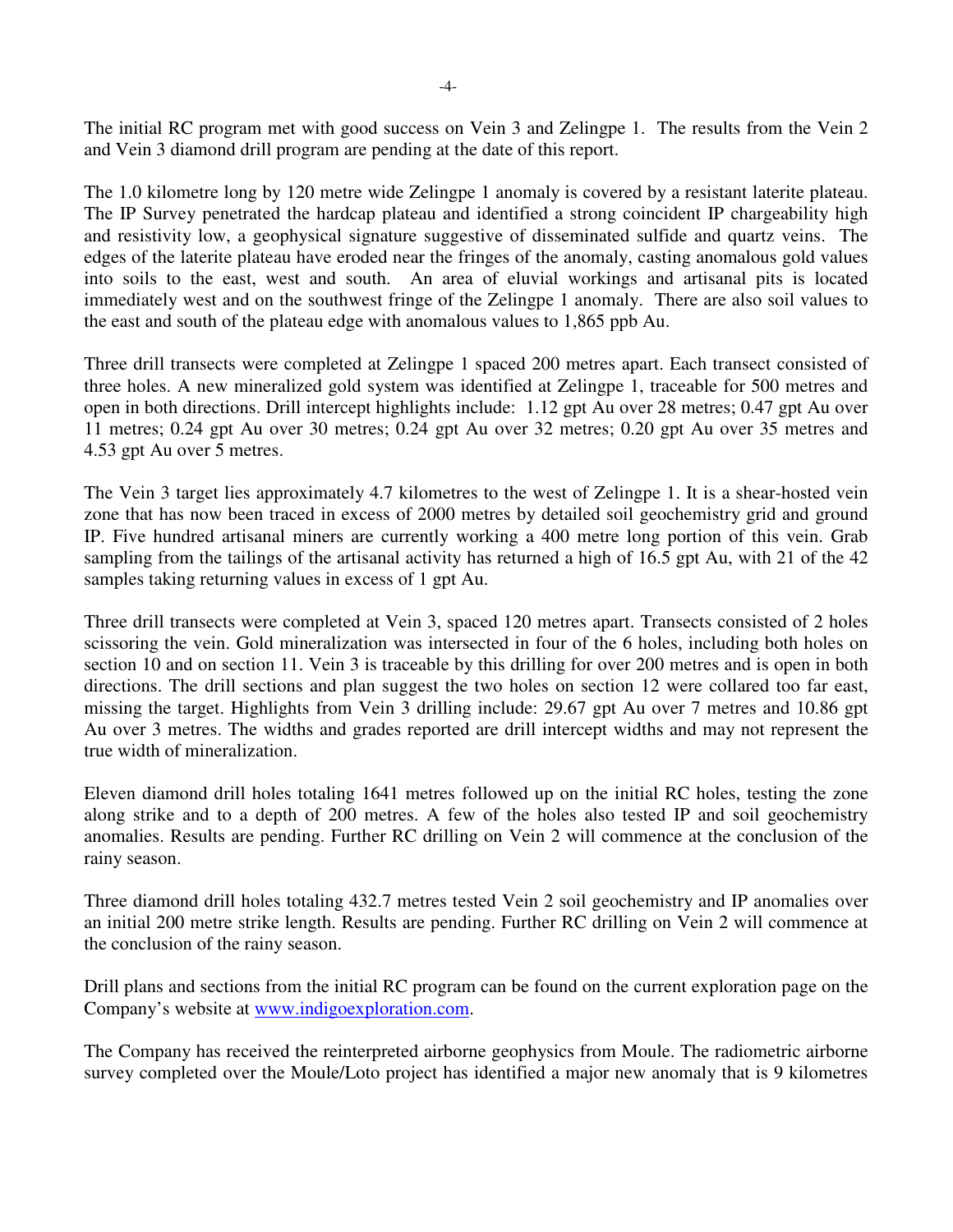long by 500 to 1500 metre wide and is suggestive of strong hydrothermal alteration. As of the date of this report, Indigo crews have commenced a grid soil sampling survey over the full length of the radiometric anomaly to prepare this trend for future drilling.

### *Lati Exploration Permit*

The 100% owned, 246 square kilometre Lati Permit covers a major north-south shear zone in the Boromo greenstone belt. Lati is the site of expanding artisanal activity with at least three known active artisanal mining areas over the 8 kilometre long Prospect 1. The Lati permit is about 150 km by road west of Ouagadougou. Lati was previously explored by the United Nations Development Program ("UNDP") and the Burkina Faso Office of Mines and Geology ("BUMIGEB") for volcanic-hosted massive sulfides ("VHMS") similar to the Perkoa zinc deposit, as well as by Carlin Resources and Incanore Resources for gold.

Prior exploration included airborne geophysics, soil geochemistry, trenching, and drilling. Several anomalous areas that were not previously followed up include a gold-in-soil anomaly (1000m by 200m) in the northern part of the permit in which three samples yielded over 1 gpt Au with a peak value of 6.5 gpt Au; a UNDP prospect that reported 12m of 2.45 gpt Au in a diamond drill hole; and the Kwademen artisanal mining area where reported gold mineralization over an area of 1250m x 250m with isolated values up to 65 gpt Au occurs in quartz veins and veinlets in a sheared granites and felsic volcanics.

Prospect 1 of the Lati permit is the site of rapidly expanding artisanal workings on the east side of the permit. The previously known site has recently expanded from 500 metres by 50 - 200 metres to 1200 metres by 50 - 500 metres. A second new active artisanal site spans an area 500 metres long by 100 to 200 metres wide and lies 2.5 kilometres to the northwest of the previously known artisanal site. A third site, lying between the two known sites, was discovered during the soil sampling program. It has yet to be examined in detail. These sites lie along the sheared contacts of a north-northeast trending 1500 metre wide band of bimodal volcanics surrounded by felsic intrusives. Mineralized quartz veins are common through this area, ranging from thin stockworks to metre-scale structures associated with regional scale shearing and fracturing mainly in mafic volcanic rocks. Artisanal miners are working over and extracting particulate gold from the top one to three metres of surface material over the majority of this area. Recent Indigo grab sampling within the expanding artisanal site returned values up to 11 gpt Au.

The Company completed a detailed soil survey over the 8 kilometre by 800 metre Prospect 1. The Company also completed detailed quartz float sampling over the soil grid. Assay results are pending. The Company plans up to 5,000 metres of reverse circulation drilling at the conclusion of the rainy season.

### *Kodyel Exploration Permit*

The 100% owned Kodyel permit covers 238 square kilometres and lies close to the Niger border approximately 300km east of Ouagadougou. Access is by paved road as far as Fada N'gourma about 200 km east of Ouagadougou and thence by laterite roads. The Kodyel permit covers an extension of the Sirba greenstone belt that hosts the Samira Hill gold mine just across the border in Niger. The Kodyel permit is traversed by a regional northeast-trending fault that stretches from Ghana to Niger and separates the mafic and felsic volcanics and metasedimentary rocks of the Fada belt from the migmatites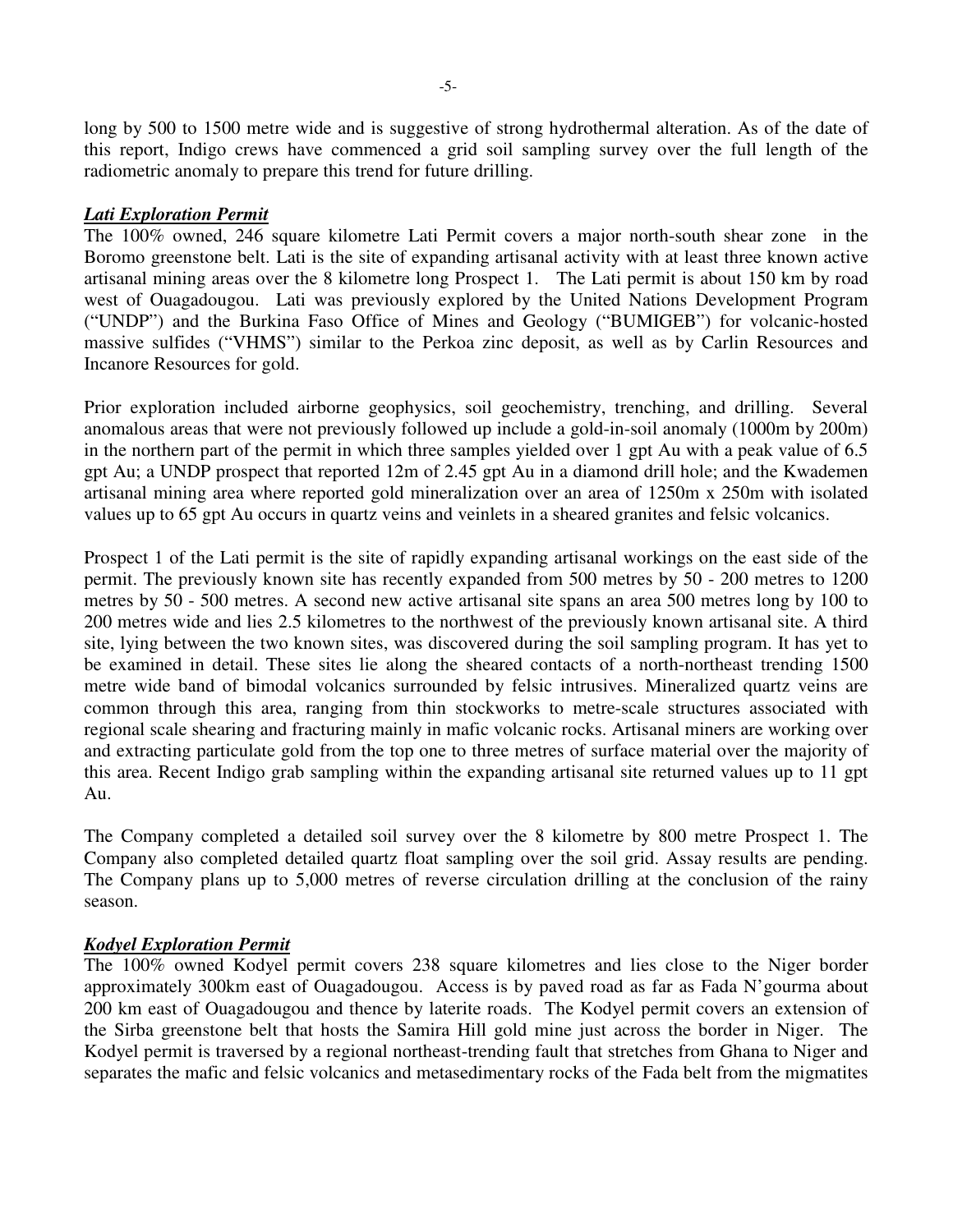and granites to the northwest. There are several active artisanal workings within the permit, including: Hantekoura (CFA), Kodyel 1, Tangounga and Songonduari.

The Hantekoura orpaillage consists of a series of pits and cuts oriented at 060° over 550 metres strike length. Mineralization consists of quartz veins,  $5 - 25$  centimetres thick, hosted in intermediate tuffs near the granite contact. The Kodyel 1 site consists of a large cut 70 metres long and up to 40 metres wide, exploiting strongly kaolinitized and sheared rocks hosting white and rose quartz veins in a zone striking to the northeast and dipping to the northwest and southeast. Tangounga hosts multiple massive quartz veins each 1-5 metres wide outcropping over more than 400 metres strikelength. Local miners have been working to a depth of over 25 metres. Songonduari is located near the Niger border and was the site of a recent gold rush involving up to 10,000 artisanal miners. Highlights of grab samples of quartz from artisanal gold mining sites on veining, and alteration, within intermediate tuffs and highly altered, sheared and kaolinized felsic volcanics include 7 gpt Au and 9 gpt Au. A large part of the permit including the major Tangounga artisanal mining site remains unexplored.

The permit was held from 1995-1997 by SEMAFO, who drilled over 493 RAB, 26 RC and 12 DD holes into the CFA prospect and outlined a small resource. The best intersection was Hole 196 with 43m of 4.3 gpt Au.

The reinterpretation of the Kodyel airborne geophysical survey shows the greenstone belt on the Kodyel permit is structurally deformed and complex over its entire 15 km length. Most importantly, the radiometrics suggests strong hydrothermal alteration through the centre of the permit, coincident with a large area of anomalous gold in stream sediments. The radiometrics survey re-confirms the area as a very high priority target.

The Kodyel permit is now on a temporary suspension from the Burkina Faso Ministry of Mines in connection with the dispute between Burkina Faso and Niger as to the exact location of the border between the two countries in the area proximate to the Kodyel property.

### *Tordo Exploration Permit*

The 143 square kilometre Tordo permit lies about 150km east of Ouagadougou and is 100% owned by Sanu Burkina. The permit covers a portion of the Fada N'gourma greenstone belt which consists of meta-tuff, meta-sediment and mafic metavolcanic rocks and has never been previously explored until recently by Sanu Burkina. A dilational fault splay is focused near the contact of the greenstone belt and enclosing granites. Quartz float debris fields and a number of artisanal workings are associated with these structures. Quartz veins are most numerous in the central part of the mapped area displaying variable orientations including  $070^{\circ}$ ,  $110^{\circ}$ , and  $130^{\circ}$  as exposed by trenching. In the metasedimentary rocks in the centre of the permit, mineralization consists of relatively narrow quartz veining and associated silicification. A regional and locally detailed soil geochemistry program has defined a 1300x 300m soil gold anomaly in saprolite with peak values to 3000 ppb gold (Au). Trenching of the anomaly by Sanu Burkina suggests these stockworks may host significant gold mineralization but more work is required to determine controls and extent. The trenching returned 8 metres of 1.17 gpt Au within a larger section of 101 metres of 0.41 gpt Au; 70 metres of 0.51 gpt Au; 27 metres of 0.32 gpt Au; and 38 metres of 0.24 gpt Au.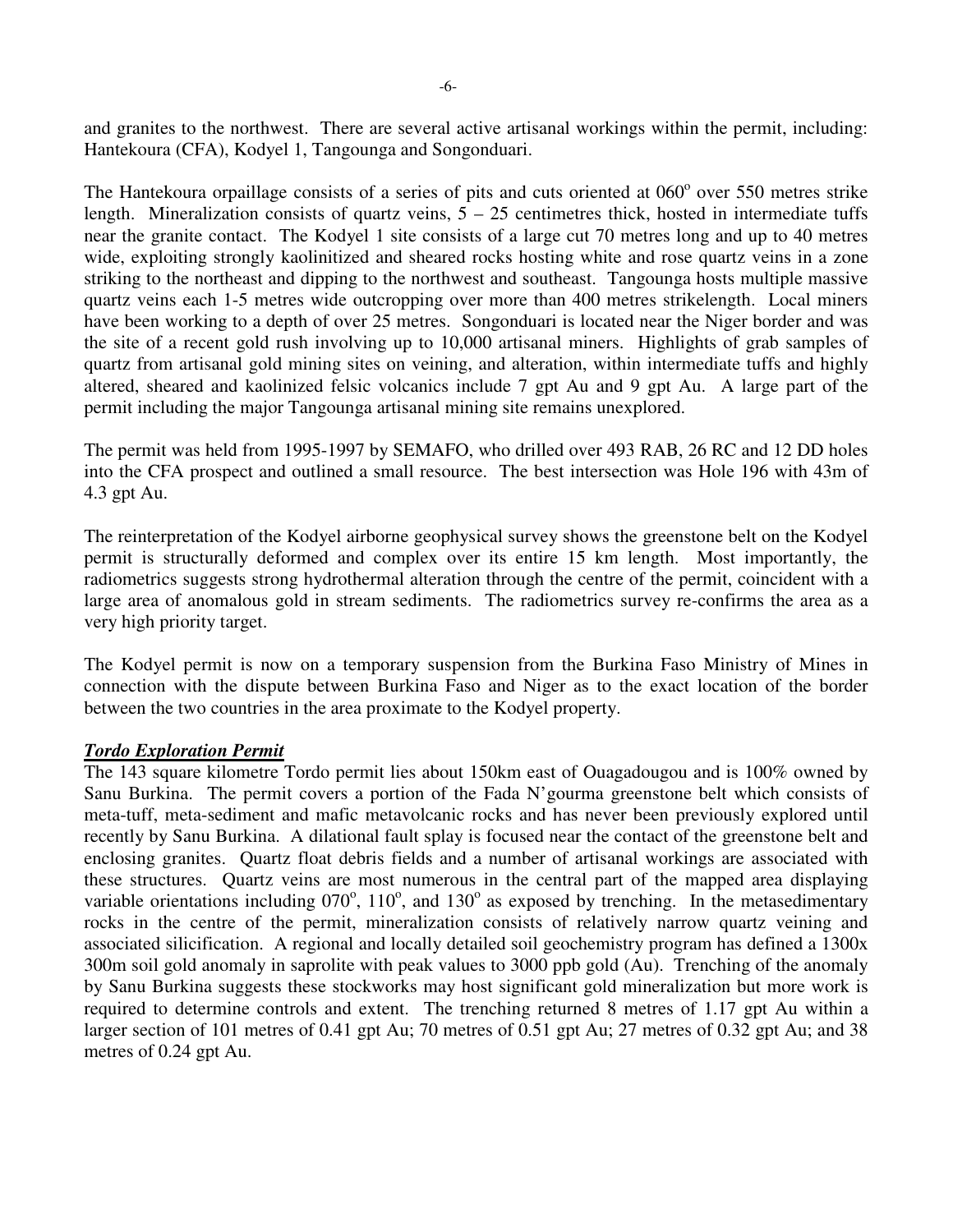The Company plans further trenching at Tordo in advance of a preliminary drilling program.

# *Loto Exploration Permit*

The 93 square kilometre Loto exploration permit is 100% owned and is located in the Boromo greenstone belt, contiguous to the Moule Exploration Permit, and forms part of the Moule project. The Loto permit lies near the town of Diebougou, approximately 270 km by road from Ouagadougou of which 250 km is paved. The area is intensely farmed and it has taken time to establish a working relationship with the local community.

Attention was first drawn to this area by outcrops of strongly anomalous (1-2 gpt Au) quartz vein swarms in intermediate to mafic volcanics. Sanu Burkina has covered the areas of quartz veining by a 200 x 100m soil geochemistry, rock chip and lag sampling and geological mapping. Eight of the ninety soil samples analyzed returned values greater than 50 ppb Au with a high value of 226 ppb Au. Five of the 167 grab rock chip and lag quartz samples collected assayed greater than 1 gpt Au, including values of 22.15 gpt Au, 4.49 gpt Au, 8.08 gpt Au, 11.15 gpt Au and 14.55 gpt Au.

The reinterpreted airborne geophysics from the radiometric airborne survey completed over the Moule/Loto project has identified a major new anomaly that is 9 kilometres long by 500 to 1500 metre wide and is suggestive of strong hydrothermal alteration. The southern part of this anomaly lies on the Loto permit. Indigo crews have already commenced a grid soil sampling survey over the full length of the radiometric anomaly to prepare this trend for future drilling.

# **RESULTS OF OPERATIONS**

### *Nine Months Ended June 30, 2011*

The Company recorded a net loss of \$646,324 (\$0.03 per share) for the nine months ended June 30, 2011 as compared to a net loss of \$807,305 (\$0.09 per share) for the nine months ended June 30, 2010. The net loss for the period ended June 30, 2010 included a write-off of mineral property of \$484,112.

General and administrative expenses have increased during the current period, resulting in a larger loss before other items for the nine months ended June 30, 2011 of \$659,507 (2010 - \$323,745). These increased general and administrative expenses, which include administrative and general expenses related to Sanu Burkina, are due to increased business activity.

Variances of note in general and administrative expenses include:

- accounting and audit fees of \$42,468 (2010 \$29,353); Additional expense due to activities in Burkina Faso;
- amortization (\$18,062 vs. \$nil). Amortization expense is related to equipment and vehicles in Burkina Faso and to computer software;
- consulting fees of \$84,245 (2010 \$35,350) with respect to various corporate initiatives and have increased due to increased business activities;
- foreign exchange ((\$33,459) vs. \$133). The foreign exchange gain recorded for the period is due to fluctuations in the exchange rate between Canadian dollars and West African CFA Francs;
- investor relations (\$186,499 vs. \$nil). Subsequent to completing the IPO on December 29, 2009,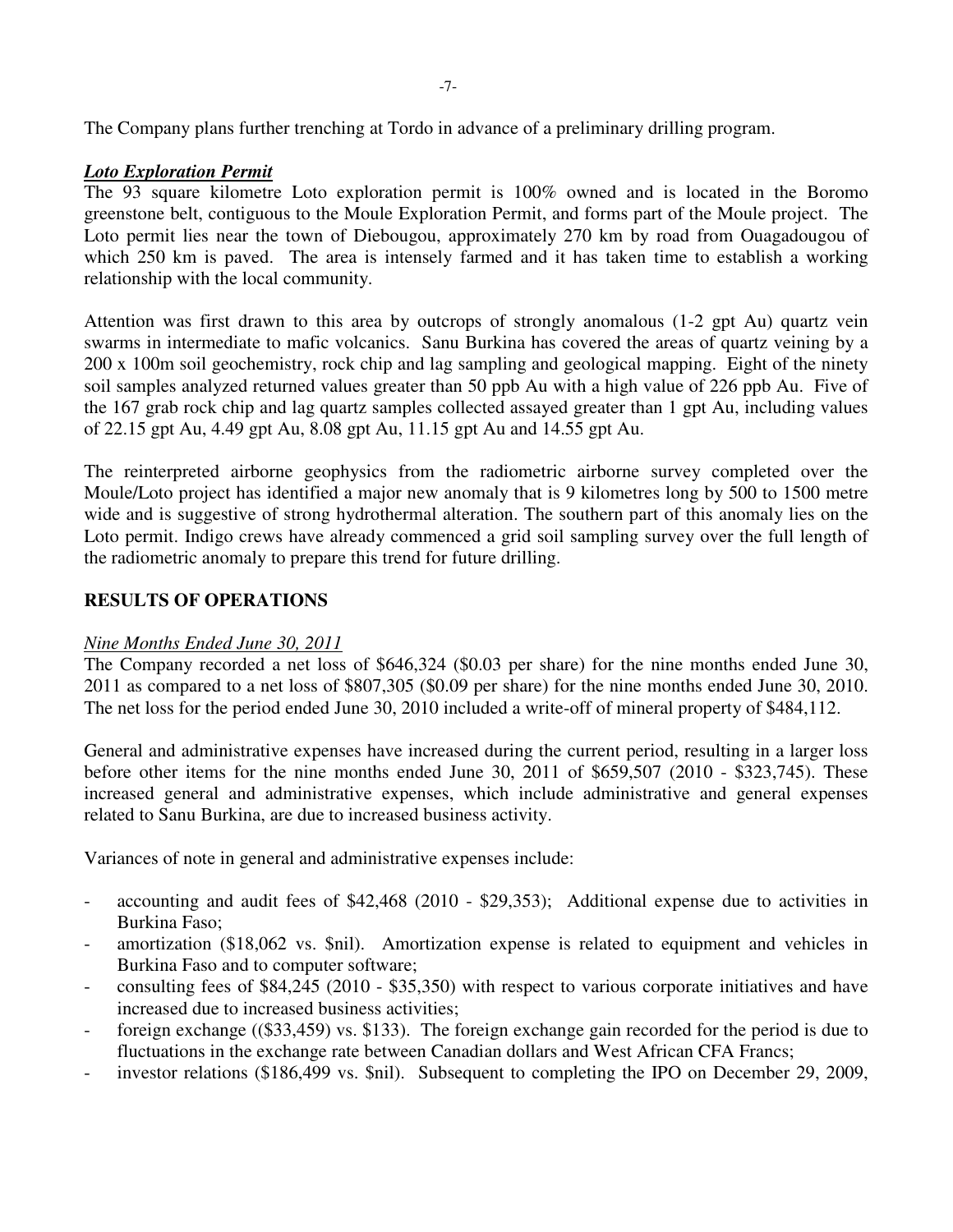investor relations programs were initiated. Commencing in August 2010, the Company engaged the services of Contact Financial Corp. to develop a comprehensive marketing and investor communications program at a fee of \$8,000 per month. The contract with Contact was terminated effective May 31, 2011. Commencing in April 2011, the Company listed on the Frankfurt Exchange and engaged the services of AXINO AG to provide investor relations services in Germany and other European countries. AXINO AG will be paid fees totaling 37,000 Euros over a 12 month period. During the nine months ended June 30, 2011, the Company incurred \$100,110 in investor relations fees and \$86,389 in promotional expenses for conferences and advertising;

- management and administration fees of \$102,525 (2010 \$10,150) increased due to increased business activity;
- office and miscellaneous (\$107,632 vs. \$11,149). Office expenses include rent, meals and entertainment, insurance, and office supplies. Of this office expense, \$59,563 is attributable to Sanu Burkina;
- stock-based compensation expense (\$16,613 vs. \$nil); and,
- travel and accommodation (\$80,276 vs. \$2,540). Travel and accommodation expenses are related primarily to travel to Burkina Faso and also for promotion and business development.

### *Three Months Ended June 30, 2011*

The Company recorded a net loss of \$177,018 (\$0.01 per share) for the three months ended June 30, 2011 as compared to a net loss of \$703,357 (\$0.07 per share) for the three months ended June 30, 2010. As noted above, in the comparative period for 2010 the net loss included a write-off of mineral properties of \$484,112.

Variances of note in general and administration expenses for the three months ended June 30, 2011 as compared to the three months ended June 30, 2010 include:

- investor relations expenses of  $$52,283$  (2010  $$5,042$ );
- management and administration fees of \$33,585 (2010 \$6,300);
- office expenses of \$41,128 (2010 \$4,076). Office expenses include rent, meals and entertainment, insurance, and office supplies; and,
- Travel and accommodation expenses of \$15,942 (2010 \$2,408).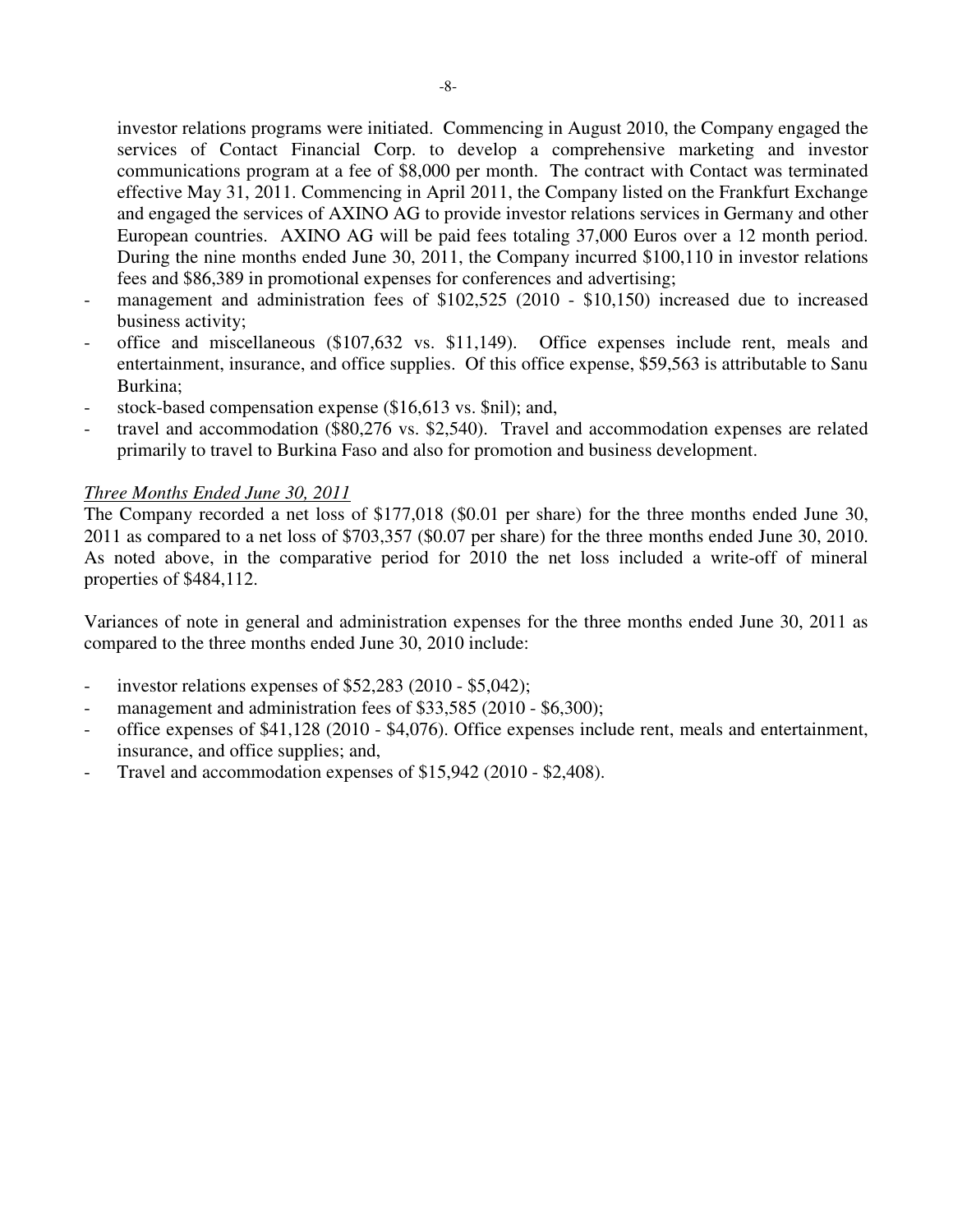# **QUARTERLY INFORMATION**

The following is selected financial data from the Company's unaudited quarterly financial statements for the last eight quarters ending with the most recently completed quarter, being the three months ended June 30, 2011.

|                             | <b>Three Months Ended (\$)</b> |               |               |               |  |  |
|-----------------------------|--------------------------------|---------------|---------------|---------------|--|--|
|                             | Jun. 30, 2011                  | Mar. 31, 2011 | Dec. 31, 2010 | Sep. 30, 2010 |  |  |
| <b>Total Revenues</b>       |                                |               |               |               |  |  |
| Net Income (Loss)           | (177, 018)                     | (292, 172)    | (177, 134)    | 11,144        |  |  |
| Net Income (Loss) Per Share |                                |               |               |               |  |  |
| (basic and diluted)         | (0.01)                         | (0.01)        | (0.01)        | 0.00          |  |  |
| <b>Total Assets</b>         | 3,886,103                      | 3,814,621     | 1,655,762     | 1,593,341     |  |  |

|                             | <b>Three Months Ended (\$)</b> |               |               |               |  |  |
|-----------------------------|--------------------------------|---------------|---------------|---------------|--|--|
|                             | Jun. 30, 2010                  | Mar. 31, 2010 | Dec. 31, 2009 | Sep. 30, 2009 |  |  |
| <b>Total Revenues</b>       |                                |               |               |               |  |  |
| Net Income (Loss)           | (703, 357)                     | (80, 519)     | (23, 429)     | (80, 853)     |  |  |
| Net Income (Loss) Per Share |                                |               |               |               |  |  |
| (basic and diluted)         | (0.07)                         | (0.01)        | (0.00)        | (0.01)        |  |  |
| <b>Total Assets</b>         | 1,704,710                      | 762,269       | 731,716       | 375,105       |  |  |

During the quarter ended March 31, 2011, total assets increased due to the completion of a private placement financing, which was partially offset by increased general and administrations costs. The increase in total assets during the quarter ended June 30, 2010 was due to the acquisition of Sanu Burkina and private placements completed during the quarter, offset by the write-off of \$484,112 of accumulated deferred acquisition and exploration costs from the Fredy Creek Project. Also during the quarter ended June 30, 2010, general and administrative expenses increased significantly due to business investigation costs of \$133,800 associated with the acquisition of Sanu Burkina and also due to increased legal, accounting, and audit costs associated with the acquisition.

During the quarter ended December 31, 2009, the Company closed an Initial Public Offering for net proceeds of \$409,101.

During the quarters ended March 31, 2011, December 31, 2010, September 30, 2010 and September 30, 2009, the Company recorded stock-based compensation of \$10,641, \$5,972, \$134,424 and \$61,818, respectively.

During the quarters ended September 30, 2010 and June 30, 2010, the Company recorded future income tax recovery of \$165,000 and \$107,000 based on either the renunciation of flow-through share expenditures or the effect of the acquisition of Sanu Burkina. The future income tax recovery was the reason for the net income recognized during the quarter ended September 30, 2010.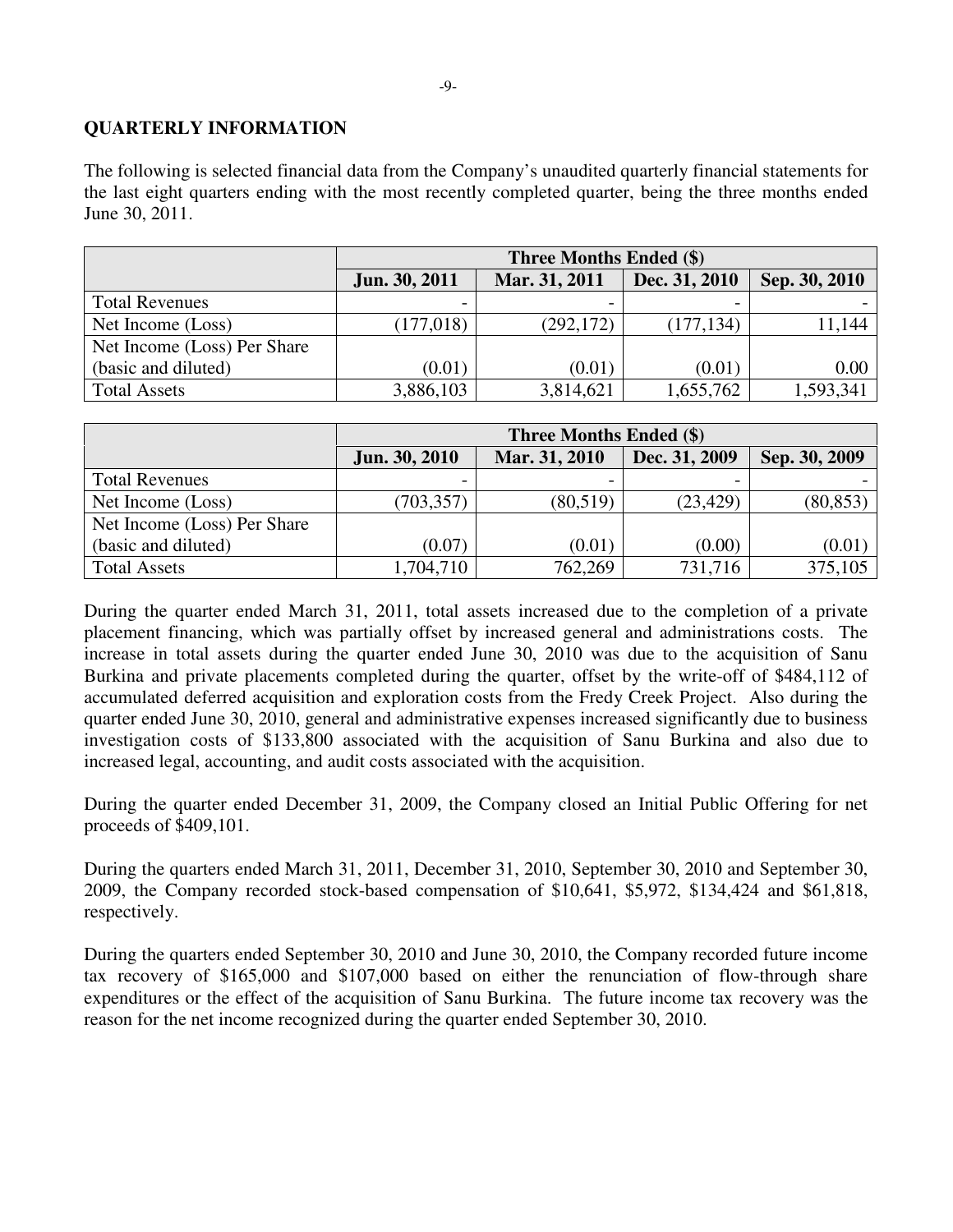# **FINANCING ACTIVITIES AND CAPITAL EXPENDITURES**

During the nine months ended June 30, 2011, the Company completed the following financing activities:

- (i) On January 24, 2011, the Company closed a non-brokered private placement of 7,663,666 units at \$0.30 per unit for gross proceeds of \$2,299,100. Each unit is comprised of one common share and one-half of one common share purchase warrant (each whole such warrant a "Warrant"). Each Warrant entitles the holder thereof the right to purchase one common share of the Company at \$0.50 per share, exercisable up to July 24, 2012. If during the exercise period of the Warrants, subsequent to the regulatory hold period, the closing price of Indigo's shares on the TSXV is \$0.75 or higher for 20 consecutive trading days, the Company may accelerate the expiry time of the Warrants to 20 calendar days from the date written notice is provided to the Warrant holders. In connection with the private placement, the Company incurred cash issue costs of \$79,096, issued 232,057 finders' units at the fair value of \$69,617, and issued finders' warrants entitling the holder thereof the right to purchase up to 375,015 common shares of the Company at \$0.35 per share, exercisable up to July 24, 2012. Securities issued pursuant to the private placement were subject to a four month hold period until May 25, 2011. Proceeds of the private placement will be used to fund exploration on the Company's Burkina Faso properties and for general working capital.
- ii) 175,000 share purchase options were exercised for gross proceeds of \$31,250 and 2,324,098 share purchase warrants were exercised for gross proceeds of \$660,264.

The capital expenditures of the Company during the nine months ended June 30, 2011 included mineral property expenditures of \$891,416 incurred on the Burkina Faso Project.

# **LIQUIDITY AND CAPITAL RESOURCES**

The Company's operations consumed \$611,649 of cash (before working capital items) for the nine months ended June 30, 2011 (2010 - \$323,193) with an additional \$833,167 (2010 - \$214,458) used on mineral property deferred exploration expenditures; \$58,249 (2010 - \$51,845) used on deferred acquisition expenditures and  $\frac{$24,916}{2010} - \frac{$52,462}{2010}$  used for the purchase of equipment. The cash requirement was fulfilled in the current period from cash on hand at the beginning of the period, the proceeds of a private placement financing, which closed on January 24, 2011, the exercise of stock options (\$31,250), and the exercise of share purchase warrants (\$660,264).

The Company's aggregate operating, investing and financing activities during the nine months ended June 30, 2011 resulted in a net increase in its cash balance from \$796,173 at September 30, 2010 to \$2,150,413 at June 30, 2011. The Company's working capital at June 30, 2011 was \$2,150,908 (September 30, 2010 - \$790,263).

The Company has an option agreement to acquire a 100% interest in the Moule Gold Permit, Burkina Faso whereby the Company may, at its discretion, pay an aggregate of US\$360,000 over a three year period ending May 12, 2013. Aside from this option agreement, the Company does not have any commitment for material capital expenditures over the near term or long term and none are presently contemplated in excess of normal operating requirements. The Company must also comply with the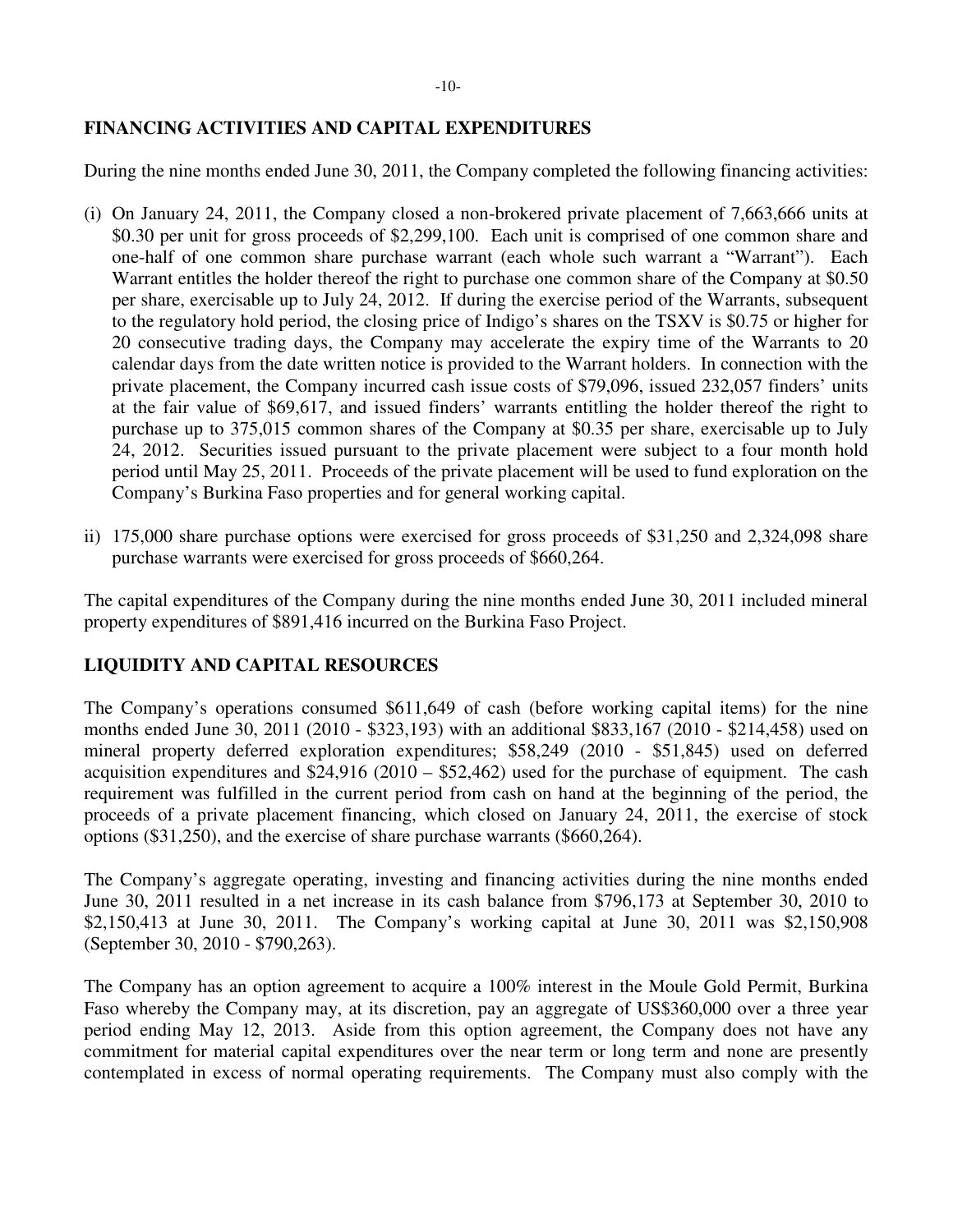Mining Code of Burkina Faso, which sets out minimum annual exploration expenditures.

The Company has not as yet put into commercial production any of its mineral properties and as such has no operating revenues or cash flows. Accordingly, the Company is dependent on the equity markets as its sole source of operating working capital, and the Company's capital resources are largely determined by the strength of the junior resource capital markets and by the status of the Company's projects in relation to these markets, and its ability to compete for investor support of its projects. There can be no assurance that financing, whether debt or equity, will always be available to the Company in the amount required at any particular time or for any particular period or, if available, that it can be obtained on terms satisfactory to it.

### **TRANSACTIONS WITH RELATED PARTIES**

During the three months and nine months ended June 30, 2011 and 2010, the Company incurred the following expenditures charged by directors and officers of the Company and by companies controlled by directors and officers of the Company:

|                                            | Three months ended June 30, Nine months ended June 30, |          |  |          |  |           |  |        |
|--------------------------------------------|--------------------------------------------------------|----------|--|----------|--|-----------|--|--------|
|                                            |                                                        | 2011     |  | 2010     |  | 2011      |  | 2010   |
|                                            |                                                        |          |  |          |  |           |  |        |
| Accounting fees                            | \$                                                     | 5,679 \$ |  | 5,230 \$ |  | 24,568 \$ |  | 20,689 |
| Business investigation costs               |                                                        |          |  | 21,475   |  |           |  | 31,610 |
| Consulting fees                            |                                                        |          |  |          |  |           |  | 18,750 |
| Management and administration fees         |                                                        | 31,710   |  | 5,250    |  | 94,000    |  | 5,250  |
| Mineral property expenditures - consulting |                                                        |          |  | 14,925   |  |           |  | 15,390 |
|                                            |                                                        |          |  |          |  |           |  |        |
|                                            |                                                        | 37,389   |  | 46,880   |  | 118,568   |  | 91,689 |

These expenditures were measured at the exchange amount which is the amount agreed upon by the transacting parties.

As at June 30, 2011, accounts payable and accrued liabilities includes an amount of \$24,851 (September 30, 2010 - \$8,569) due to companies controlled by directors and officers of the Company.

### **FUTURE ACCOUNTING CHANGES**

### *International Financial Reporting Standards ("IFRS")*

In 2008, the Canadian Accounting Standards Board confirmed that publicly listed companies will be required to adopt IFRS for interim and annual financial statements relating to fiscal years beginning on or after January 1, 2011. Early adoption may be permitted, however it will require exemptive relief on a case by case basis from the Canadian Securities Administrators. The Company expects its first consolidated financial statements presented in accordance with IFRS to be for the three-month period ended December 31, 2011, which includes presentation of its comparative results for fiscal 2010 under IFRS. In order to prepare for the changeover to IFRS, the Company has developed an IFRS conversion plan comprised of three phases: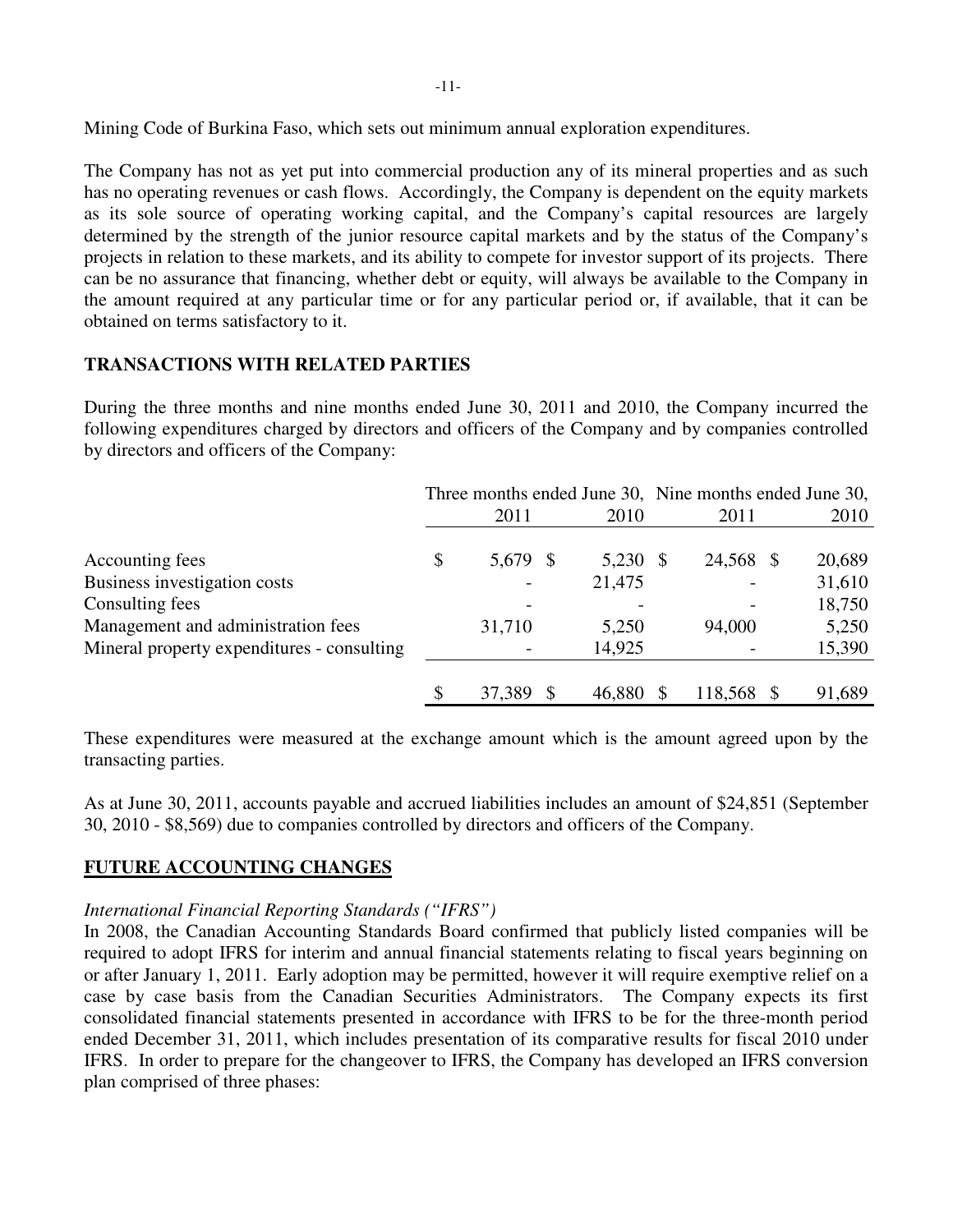| <b>PHASE</b>           | DESCRIPTION AND STATUS                                                                                                                                                                                                                                                                                                                                                                                                                                                                                                                                                                                                                                                                                                                                    |
|------------------------|-----------------------------------------------------------------------------------------------------------------------------------------------------------------------------------------------------------------------------------------------------------------------------------------------------------------------------------------------------------------------------------------------------------------------------------------------------------------------------------------------------------------------------------------------------------------------------------------------------------------------------------------------------------------------------------------------------------------------------------------------------------|
| <b>PRELIMINARY</b>     | This phase involved development of the IFRS conversion plan and has been                                                                                                                                                                                                                                                                                                                                                                                                                                                                                                                                                                                                                                                                                  |
| <b>PLANNING</b>        | completed. The IFRS conversion plan includes consideration of the impacts                                                                                                                                                                                                                                                                                                                                                                                                                                                                                                                                                                                                                                                                                 |
| <b>AND SCOPING</b>     | of IFRS on the Company's consolidated financial statements, internal control<br>over financial reporting, information systems and business activities such as<br>foreign operations, if any, compensation metrics, and personnel and training<br>requirements.                                                                                                                                                                                                                                                                                                                                                                                                                                                                                            |
|                        | Based on Management's preliminary review of IFRS and current Company<br>processes, minimal impact is expected on information systems and<br>compensation metrics.                                                                                                                                                                                                                                                                                                                                                                                                                                                                                                                                                                                         |
|                        | The IFRS conversion plan included a high level impact assessment of IFRS,<br>as relevant to the Company. This initial assessment identified three standards<br>of high or medium priority to the Company, based on a number of factors.<br>The International Accounting Standards Board has activities currently<br>underway which may, or will, change the standards effective upon the<br>Company's adoption of IFRS, and therefore may impact this initial high level<br>assessment. The Company will assess any such change as a component of its<br>Detailed Impact Assessment phase and update its IFRS conversion plan as<br>appropriate. The Company completed this phase of the IFRS conversion plan<br>during the third quarter of fiscal 2010. |
| <b>DETAILED IMPACT</b> | This phase involves detailed review of IFRS relevant to the Company and                                                                                                                                                                                                                                                                                                                                                                                                                                                                                                                                                                                                                                                                                   |
| <b>ASSESSMENT</b>      | identification of all differences between existing Canadian GAAP and IFRS                                                                                                                                                                                                                                                                                                                                                                                                                                                                                                                                                                                                                                                                                 |
|                        | that may or will result in accounting and/or disclosure differences in the                                                                                                                                                                                                                                                                                                                                                                                                                                                                                                                                                                                                                                                                                |
|                        | Company's financial statements, along with quantification of impact on key                                                                                                                                                                                                                                                                                                                                                                                                                                                                                                                                                                                                                                                                                |
|                        | line items and disclosures. The phase includes identification, evaluation and                                                                                                                                                                                                                                                                                                                                                                                                                                                                                                                                                                                                                                                                             |
|                        | selection of accounting policies necessary for the Company's conversion to                                                                                                                                                                                                                                                                                                                                                                                                                                                                                                                                                                                                                                                                                |
|                        | IFRS and evaluation of the impact on outstanding operational elements such                                                                                                                                                                                                                                                                                                                                                                                                                                                                                                                                                                                                                                                                                |
|                        | as debt covenants and budgeting. The Company expects to complete this<br>phase by the end of the fourth quarter of fiscal 2011. The Company has                                                                                                                                                                                                                                                                                                                                                                                                                                                                                                                                                                                                           |
|                        | additional time relative to other TSXV issuers due to the year-end being                                                                                                                                                                                                                                                                                                                                                                                                                                                                                                                                                                                                                                                                                  |
|                        | September 30 <sup>th</sup> .                                                                                                                                                                                                                                                                                                                                                                                                                                                                                                                                                                                                                                                                                                                              |
| <b>IMPLEMENTATION</b>  | This phase will embed the required changes for conversion to IFRS into the                                                                                                                                                                                                                                                                                                                                                                                                                                                                                                                                                                                                                                                                                |
|                        | underlying financial close and reporting process and business processes. This                                                                                                                                                                                                                                                                                                                                                                                                                                                                                                                                                                                                                                                                             |
|                        | will include finalization and approval of accounting policy changes,                                                                                                                                                                                                                                                                                                                                                                                                                                                                                                                                                                                                                                                                                      |
|                        | collection of financial information necessary to prepare IFRS compliant                                                                                                                                                                                                                                                                                                                                                                                                                                                                                                                                                                                                                                                                                   |
|                        | financial statements, implementation of additional internal controls, and                                                                                                                                                                                                                                                                                                                                                                                                                                                                                                                                                                                                                                                                                 |
|                        | preparation and approval of completed IFRS financial statements. The IFRS<br>changeover is expected to impact the presentation and/or valuations of                                                                                                                                                                                                                                                                                                                                                                                                                                                                                                                                                                                                       |
|                        | balances and transactions in the Company's quarterly and annual                                                                                                                                                                                                                                                                                                                                                                                                                                                                                                                                                                                                                                                                                           |
|                        | consolidated financial statements and related notes effective October 1, 2011,                                                                                                                                                                                                                                                                                                                                                                                                                                                                                                                                                                                                                                                                            |
|                        | however continued progress on the IFRS conversion plan is necessary before                                                                                                                                                                                                                                                                                                                                                                                                                                                                                                                                                                                                                                                                                |
|                        | the Company is able to describe or quantify those effects.                                                                                                                                                                                                                                                                                                                                                                                                                                                                                                                                                                                                                                                                                                |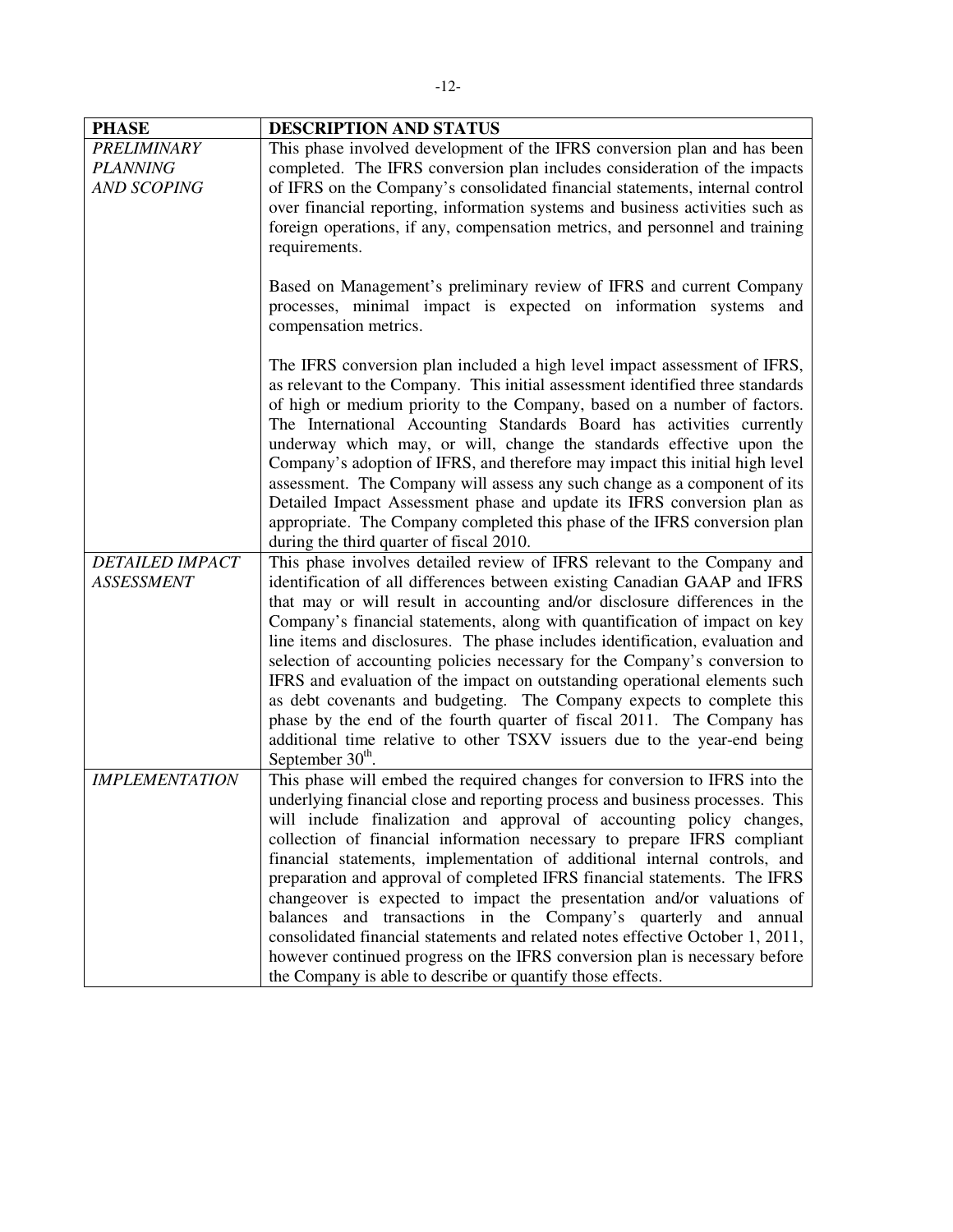# **FINANCIAL INSTRUMENTS**

#### Fair Value of Financial Instruments

The Company's financial instruments consist of cash and cash equivalents, other receivables and accounts payable and accrued liabilities. The Company designated its cash and cash equivalents as heldfor-trading which are measured at fair value. Other receivables are designated as loans and receivables, which are measured at fair value. Accounts payable and accrued liabilities are designated as other financial liabilities, which are measured at amortized cost.

The Company classifies the fair value of these transactions according to the following fair value hierarchy based on the amount of observable inputs used to value the instrument.

- Level 1 Values based on unadjusted quoted prices available in active markets for identical assets or liabilities as of the reporting date.
- Level 2 Level 2 valuation is based on inputs, including quoted forward prices for commodities, time value and volatility factors, which can be substantially observed or corroborated in the marketplace. Prices in Level 2 are either directly or indirectly observable as of the reporting date.
- Level 3 Values based on prices or valuation techniques that are not based on observable market data.

The value of cash and cash equivalents and other receivables have been assessed based on the fair value hierarchy described above and are classified as Level 1. Assessment of the significance of a particular input to the fair value measurement requires judgment and may affect the placement within the fair value hierarchy.

Discussions of risks associated with financial assets and liabilities are detailed below:

#### Foreign Exchange Risk

A portion of the Company's financial assets and liabilities is denominated in West African CFA francs ("CFA") giving rise to risks from changes in the foreign exchange rate. The Company is exposed to currency exchange rate risk to the extent of its activities in the Burkina Faso. The Company's currency risk is presently limited to approximately \$75,064 of net balance sheet exposure denominated in CFAs. Based on this exposure as at June 30, 2011, a 5% change in the exchange rate would give rise to a change in net loss of \$3,753. The Company does not use derivative financial instruments to reduce its foreign exchange exposure.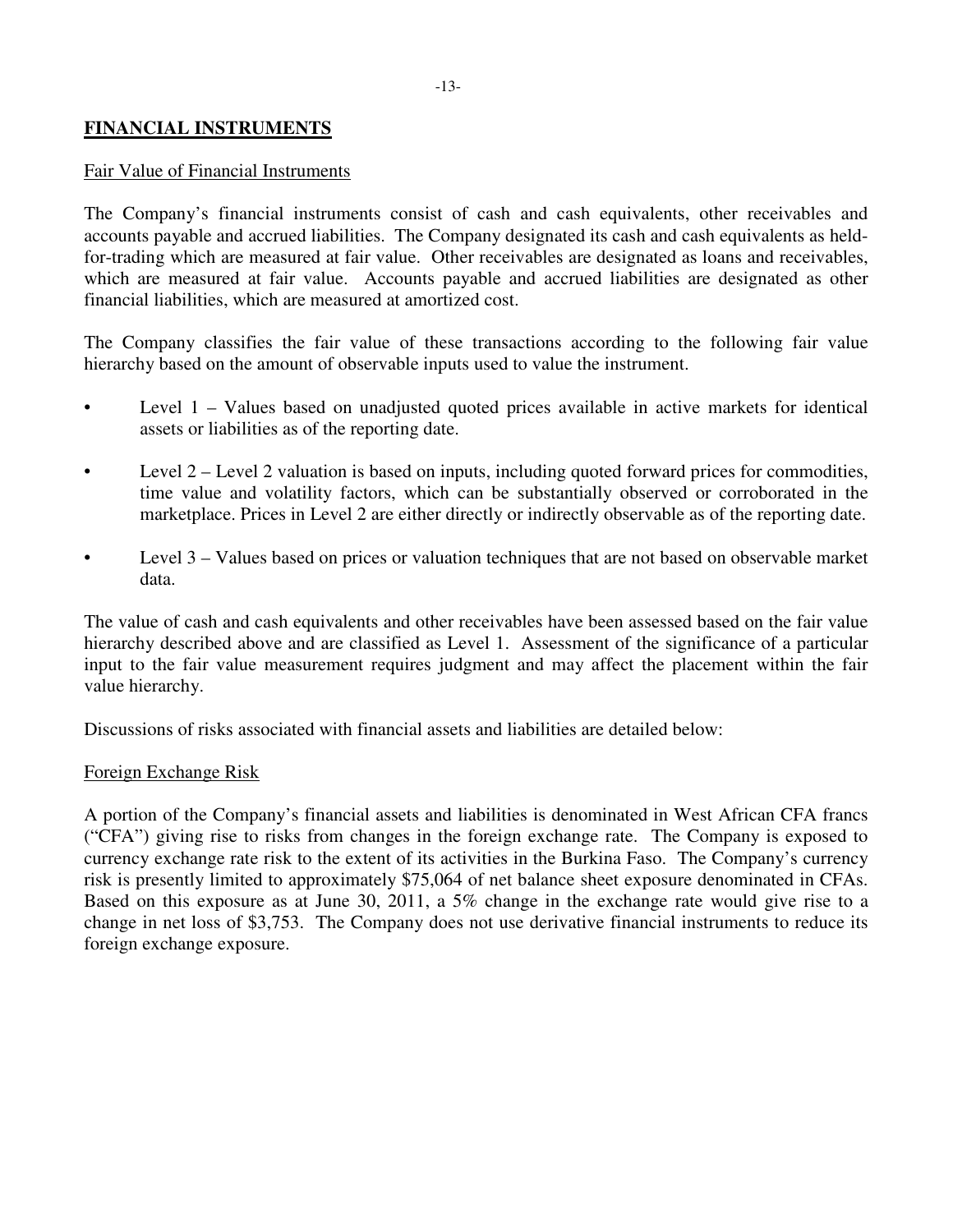The currencies of the Company's financial instruments were as follows:

|                                          | June 30, 2011   |  |            |
|------------------------------------------|-----------------|--|------------|
|                                          | Canadian dollar |  | <b>CFA</b> |
| Cash and cash equivalents                | \$2,047,344     |  | 103,069    |
| Accounts payable and accrued liabilities | (31, 153)       |  | (28,005)   |
|                                          |                 |  |            |
| Net balance sheet exposure               | \$2,016,191     |  | 75,064     |

Future changes in exchange rates could have a material effect on the Company's business, financial condition and results of operations.

# Credit Risk

Credit risk arises from cash held with banks and financial institutions. The maximum exposure to credit risk is equal to the carrying value of the financial assets. The majority of the Company's cash is held through a major Canadian charted bank and accordingly, the Company's exposure to credit risk is considered to be limited.

### Interest Rate Risk

Interest rate risk is the risk that the fair value of future cash flows of a financial instrument will fluctuate because of changes in market interest rates. Although interest income on the Company's cash and cash equivalents is subject to a variable interest rate, the risk exposure is not significant due to the small amount of interest income these balances.

### Liquidity Risk

The Company manages liquidity risk by maintaining sufficient cash to enable settlement of transactions as they come due. Management monitors the Company's contractual obligations and other expenses to ensure adequate liquidity is maintained. Accounts payable and accrued liabilities are all current.

### **OUTSTANDING SHARE DATA**

- a) Authorized: Unlimited common shares without par value.
- b) Issued and outstanding: 29,485,982 common shares as at August 29, 2011.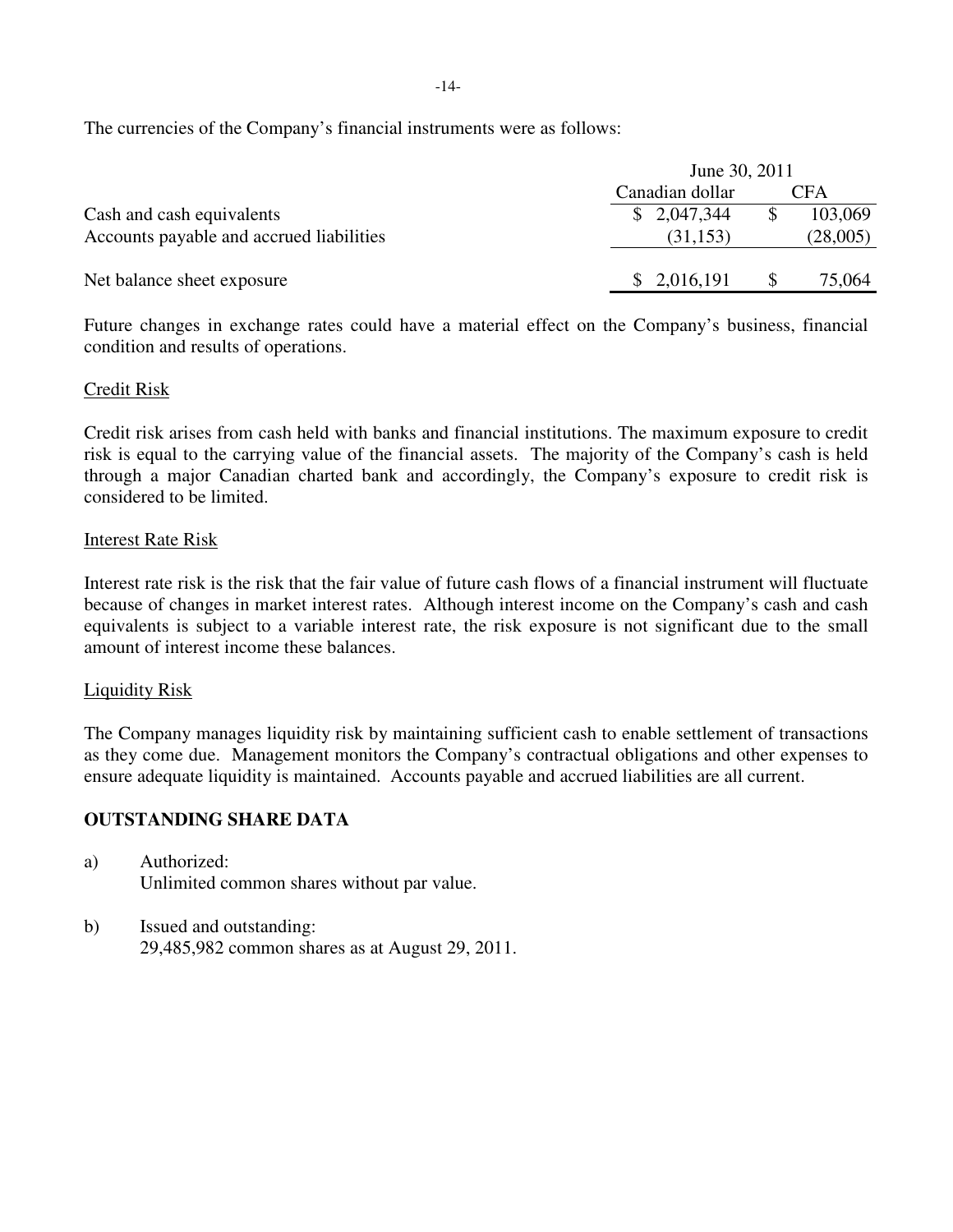| Type of Security        | Number    | <b>Exercise Price</b> | <b>Expiry Date</b> |
|-------------------------|-----------|-----------------------|--------------------|
| Share purchase warrants | 3,947,858 | \$0.50                | July 24, 2012      |
| Share purchase warrants | 366,682   | \$0.35                | July 24, 2012      |
| Stock options           | 475,000   | \$0.15                | September 10, 2014 |
| Stock options           | 975,000   | \$0.20                | August 9, 2015     |
| Stock options           | 100,000   | \$0.20                | September 28, 2015 |

c) Outstanding warrants and options as at August 29, 2011:

# **DISCLOSURE CONTROLS AND PROCEDURES**

In connection with National Instrument 52-109 (Certificate of Disclosure in Issuer's Annual and Interim Filings) ("NI 52-109"), the Chief Executive Officer and Chief Financial Officer of the Company have filed a Venture Issuer Basic Certificate with respect to the financial information contained in the unaudited interim consolidated financial statements for the nine months ended June 30, 2011 and this accompanying MD&A.

In contrast to the full certificate under NI 52-109, the Venture Issuer Basic Certificate does not include representations relating to the establishment and maintenance of disclosure controls and procedures and internal control over financial reporting, as defined in NI 52-109. For further information the reader should refer to the Venture Issuer Basic Certificates filed by the Company on SEDAR at www.sedar.com.

# **RISKS AND UNCERTAINTIES**

Certain risks are faced by the Company, which could affect its financial position. In general they relate to the availability of equity capital to finance the acquisition, exploration and development of existing and future exploration and development projects. The availability of equity capital to junior resource companies is affected by commodity prices, global economic conditions and economic conditions and government policies in the countries of operation, among other things. These conditions are beyond the control of the management of the Company and have a direct effect on the Company's ability to raise capital.

The Company's working capital and liquidity fluctuate in proportion to its ongoing equity financing activities. The Company requires a certain amount of liquid capital in order to sustain its operations and in order to meet various obligations as specified under the its mineral property option agreement. Should the Company fail to obtain future equity financing due to reasons as described above, it will not be able to meet these obligations and may lose its interest in the property covered by the agreement. Further, should the Company be unable to obtain sufficient equity financing for working capital, it may be unable to meet its ongoing operational commitments.